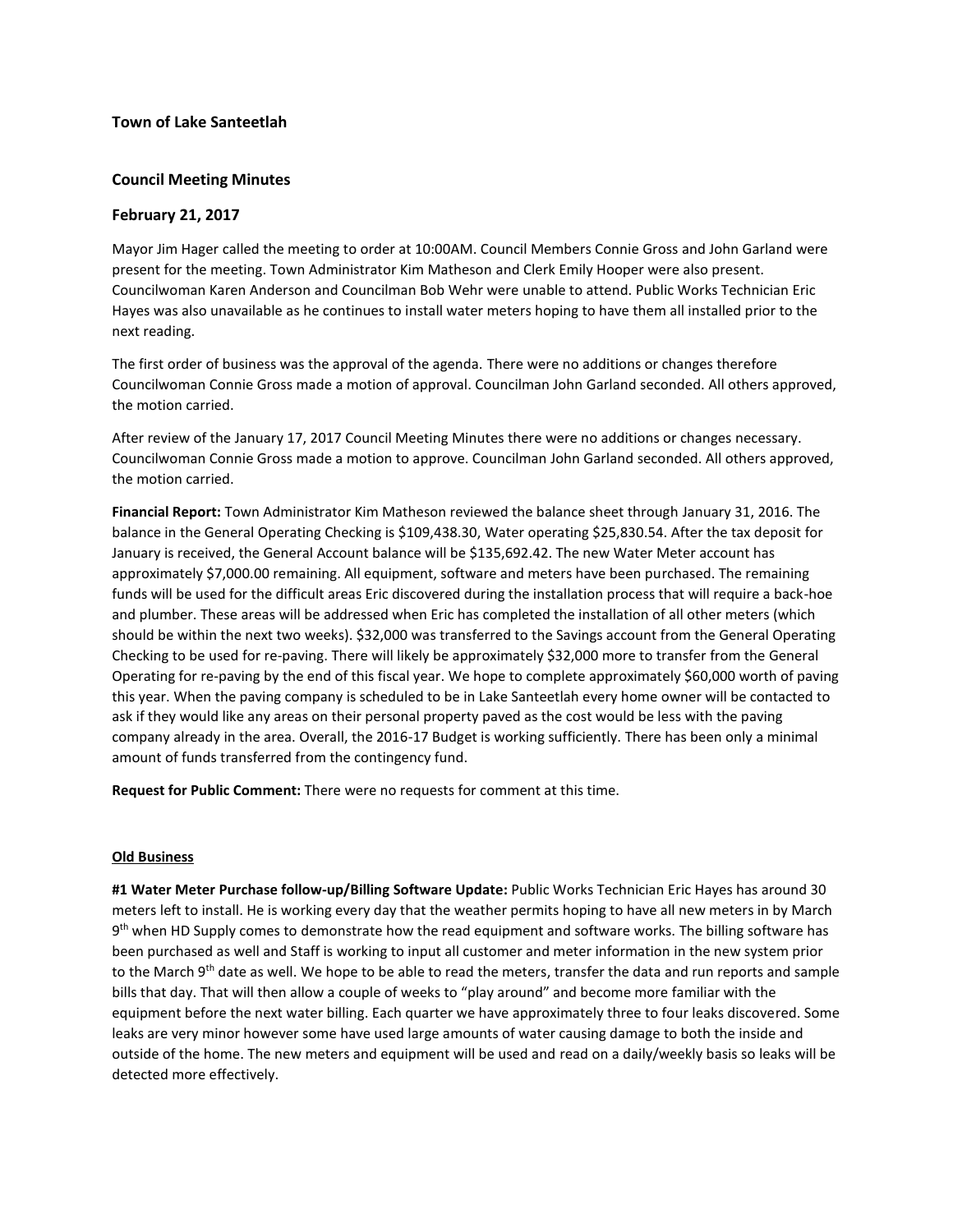**#2 Award Contract for Security Officer/Mowing:** The contracts for Security, Mowing and Leaf removal were put out to bid and opened at the Planning Meeting. After review of all bids, the two for leaf removal were unclear and there was no way to compare the bids directly. Town Administrator Kim Matheson contacted each applicant and re-defined specifically what was requested to be bid. The Town will guarantee two leaf clean-ups per year. Every road will be included in each clean up. A third clean up may be requested that would be considered a "light" clean up. A separate bid was requested for Lakeside. The updated bids will be opened and reviewed at the March Planning Meeting. There were six bids received for the mowing contract. The low bidder was Jonathan Holder at \$575.00 per mow of the Town. \$75.00 for Lakeside and \$100.00 for US 129. Williams Lawn Service was next at \$689.00 for the Town, \$100 for Lakeside and \$100.00 for US 129. Holder has worked for Graham County Schools in the Maintenance Department for the last two summers. Three different references were contacted concerning Holder and he was noted as a very dependable, hard worker by all. Councilman John Garland made a motion to award the two year mowing contract to Jonathan Holder pending he provide proof of the liability coverage required. Councilwoman Connie Gross seconded. All others approved. The motion carried. There were four bids received for the Town Security position. The two low bidders were Raymond Williams and Joshua Turner at \$10.00 per hour. Turner did not have the experience required to fill the position therefore Councilman John Garland made a motion to award Raymond Williams the two year security contract. Councilwoman Connie Gross seconded. All others approved. The motion carried.

**#3 Sewer Study Update:** The final report from Tetra Tech has been received and forwarded to all Council Members and Sewer Study Committee Members. Vic D'Amato has requested that any comments or suggestions be submitted as soon as possible in order to make any changes necessary and continue to meet the grant completion deadline. The grant will end in March and the final report must be accepted or adopted by that time. Accepting the final report acknowledges that Lake Santeetlah is satisfied with the report and findings presented. Adopting the study means the Town plans to move forward with future plans in result of findings from the study. There will be more discussion in March as to what the next step should be in this process.

#### **New Business**

**#1 Approval of Graham County Board of Elections Agreement:** The agreement received from the Graham County Board of Elections must be signed by the Mayor, Town Clerk and Town Attorney agreeing to the terms and conditions of the election to be held in November 2017. This year the election costs will be split between the Town of Robbinsville, and the Town of Fontana and will be less than the previous election. The quoted "approximate" cost is \$3,000.00. Town Administrator Kim Matheson contacted both Robbinsville and Fontana and neither plan to provide absentee voting in their election. Teresa Garland, Board of Elections Director, responded by email that the cost of absentee voting would only change the quote by possibly \$100.00. Councilman John Garland made a motion to approve the agreement and include absentee voting as it would be good to accommodate to those who could not be present in November with the cost difference only being \$100.00. Councilwoman Connie Gross seconded. All others approved. The motion carried.

**#2 Approval of Variance Request for 37 Nantahala Terrace/Broyles:** Contractor Charles Toomey has recently completed a new home at 37 Nantahala Terrace for Keith Broyles. Mr. Broyles has requested an additional deck be added to his original plans. Mr. Toomey presented the plans and identified that the new deck would encroach on the 10ft setback ordinance. The neighbor, Helen Ramey was contacted and provided an email confirmation that she was aware and agreed to the encroachment. After the new deck is built there will still be 12ft between the two homes. Mrs. Ramey acknowledged that her deck is currently over the 10ft setback requirement as well and was that way when she inherited the home. Mrs. Ramey requested the email state that both parties were aware of the encroachment on both ends and were in agreement that there were no issues or concerns. We have a confirmation from both parties. Public Work Technician Eric Hayes went and measured to conform the 12ft distance and agreed that the drawing presented did have the correct measurements. Councilman John Garland requested that a letter be typed and sent to each property owner asking for a signature to have on file confirming